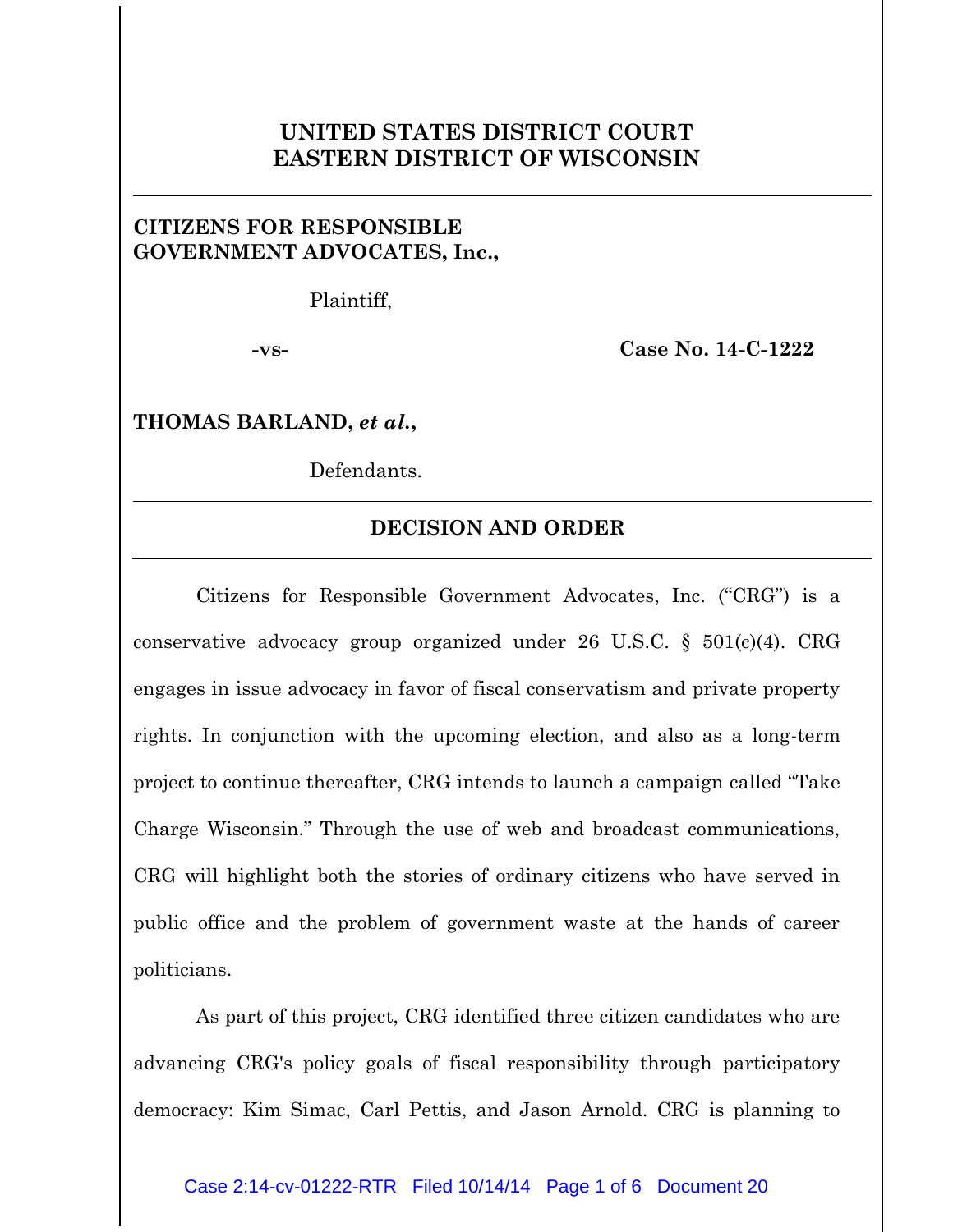create materials describing their backgrounds, their efforts to become politically involved, and their work to further fiscal responsibility in government. In short, CRG hopes to engage in issue advocacy that is coordinated with candidates currently running for election or re-election.

The defendants in this action, members of the Wisconsin Government Accountability Board and Milwaukee County District Attorney John Chisholm, have taken the position that coordinated issue advocacy is illegal under Wisconsin's campaign finance law. Accordingly, in advance of officially launching "Take Charge Wisconsin," CRG brought this action and quickly moved for a preliminary injunction.

On October 7, the Court granted CRG's motion for expedited briefing, ordering the defendants to respond to CRG's motion for a preliminary injunction by October 14. After the entry of this Order, the Court received a letter from Brian Hagedorn, Chief Legal Counsel for Governor Scott Walker. Mr. Hagedorn explained that J.B. Van Hollen, Attorney General for the State of Wisconsin, refused to act as counsel for the defendants in this lawsuit. Van Hollen's refusal was based, at least in part, upon the "tenuous" nature of the defendants' legal theory regarding coordinated issue advocacy. *See*, ECF No. 15-3. Hagedorn further explained that the Governor's office was attempting to secure private legal counsel, and that in light of the various logistical issues associated therewith, the defendants would likely be unable to comply with an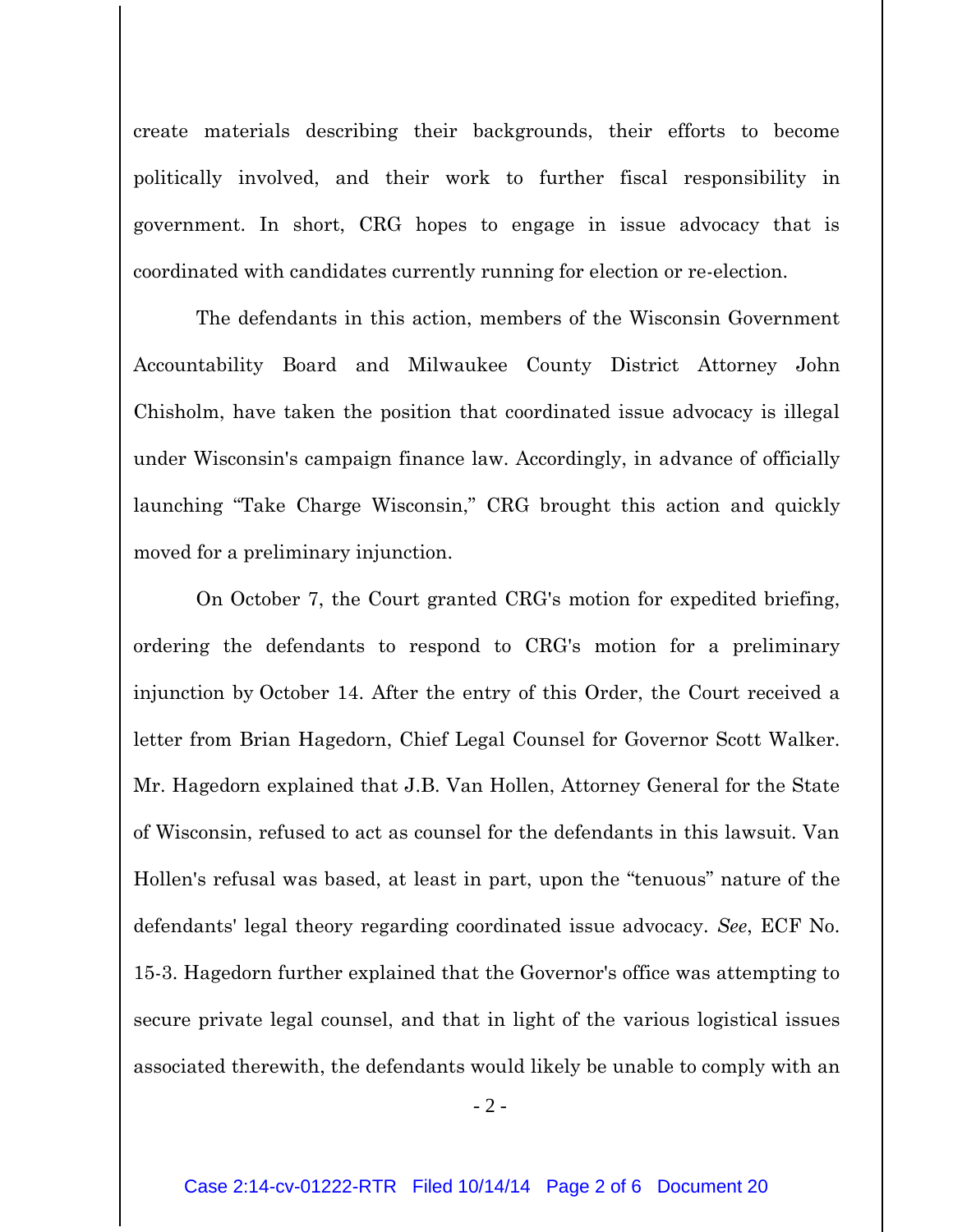expedited briefing schedule. *See,* ECF No. 15-1. In a subsequent letter, Hagedorn asked the Court to "reconsider the order setting an expedited briefing schedule until such time as counsel is retained for the defendants." ECF No. 15-2. CRG rejoins that the Court should enter the requested injunction and order the defendants to respond to CRG's motion for a preliminary injunction within seven days of counsel's appearance. Private counsel for the defendants made their appearance today.

In light of the important constitutional issues at stake, the Court agrees that CRG's proposal is the appropriate procedure to follow under such unusual circumstances. The general election is only three weeks away. Any further delay threatens to negate the effectiveness of CRG's requested relief. Courts have the authority to issue temporary injunctive relief on an *ex parte* basis pending a ruling on the merits of a motion for a preliminary injunction. *See S.E.C. v. Unifund Sal*, 910 F.2d 1028, 1034 (2d Cir. 1990); *S.E.C. v. Comcoa, Ltd.*, 887 F. Supp. 1521, 1526 (S.D. Fla. 1995).<sup>1</sup>

As to the merits, this Court's view on state efforts to regulate issue advocacy was expressed in *O'Keefe v. Schmitz*, Case No. 14-C-139. The opinion there cited to *McCutcheon v. F.E.C.*, 134 S. Ct. 1434 (2014), which held that any regulation "must target . . . what we have called '*quid pro quo*' corruption

 $\overline{a}$ 

 $1$  The Court finds that there is good cause to keep what amounts to a temporary restraining order in place pending the Court's resolution of CRG's motion for a preliminary injunction. Fed.  $\vec{R}$ . Civ.  $\vec{P}$ . 65(b).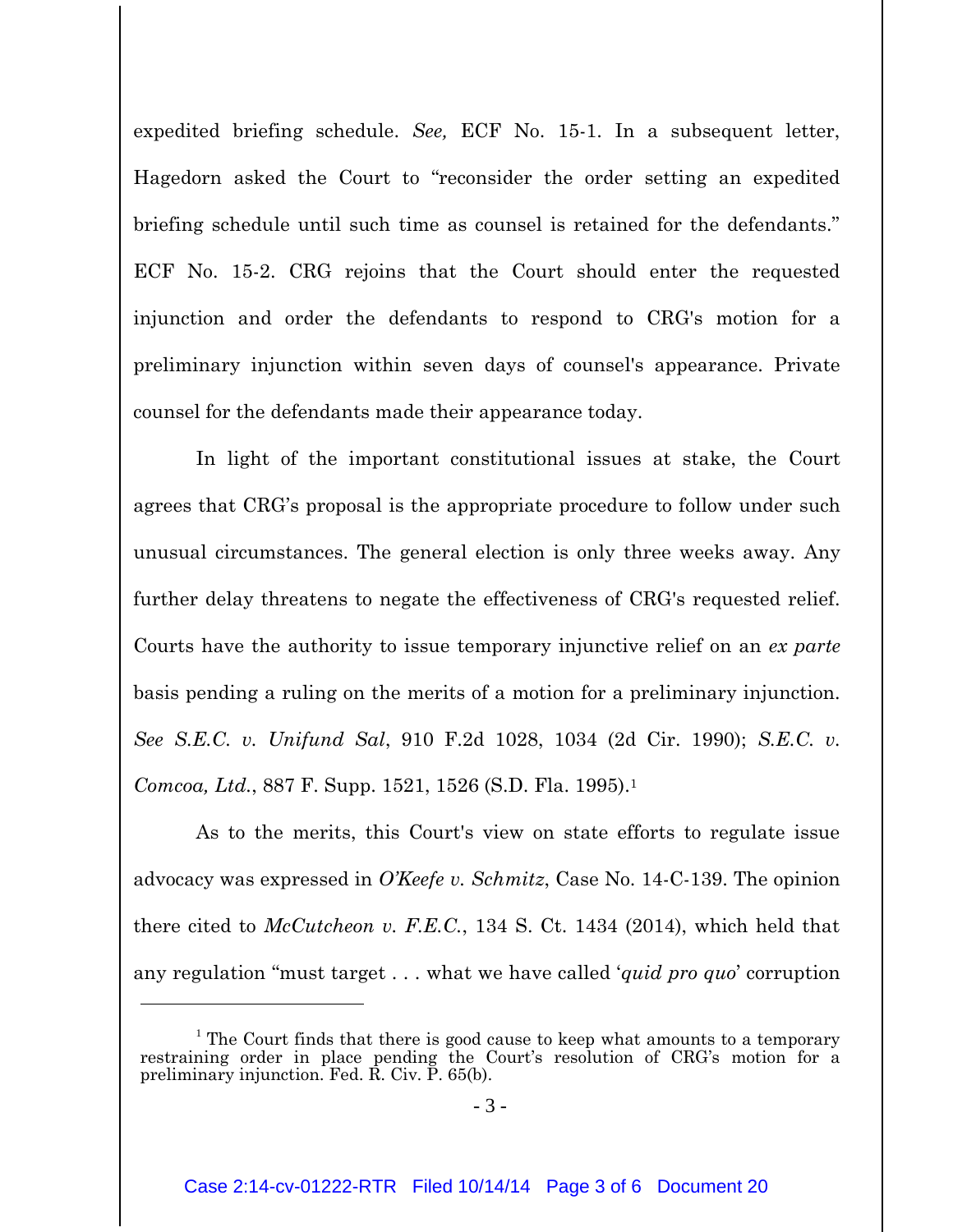or its appearance. That Latin phrase captures the notion of a direct exchange of an official act for money." *Id.* at 1441. This Court therefore concluded that a "candidate's coordination with and approval of issue advocacy speech, along with the fact that the speech may benefit his or her campaign because the position taken on the issues coincides with his or her own, does not rise to the level of 'favors for cash," or a "direct exchange of an official act for money." ---F. Supp. 2d ----, 2014 WL 1795139, at \*9 (E.D. Wis. May 6, 2014).<sup>2</sup> Days after that ruling, the Seventh Circuit issued a decision regarding Wisconsin's campaign finance law that supports the Court's analysis, explaining as follows: "As applied to political speakers other than candidates, their committees, and political parties, the statutory definition of 'political purposes' in [Wis. Stat. §] 11.01(16) and the regulatory definition of 'political committee' in GAB  $\S$  1.28(1)(a) are limited to express advocacy and its functional equivalent as those terms were explained in *Buckley* [*v. Valeo*, 424 U.S. 1 (1976)] and [*F.E.C. v. Wis. Right to Life, Inc.*, 551 U.S. 449 (2007)]." *Wis. Right to Life, Inc. v. Barland*, 751 F.3d 804, 834 (7th Cir. 2014) ("*Barland II*"). Therefore, the Court concludes, at least for now, that CRG is likely to succeed on the merits in this action. *See ACLU v. Alvarez*, 679 F.3d 583, 589

 $\overline{a}$ 

<sup>2</sup> The Seventh Circuit vacated the injunction in *O'Keefe*, but did not reach the merits of the Court's constitutional analysis, except in relation to its discussion of qualified immunity. *O'Keefe v. Chisholm*, --- F.3d ----, 2014 WL 5088077 (7th Cir. Sept. 24, 2014).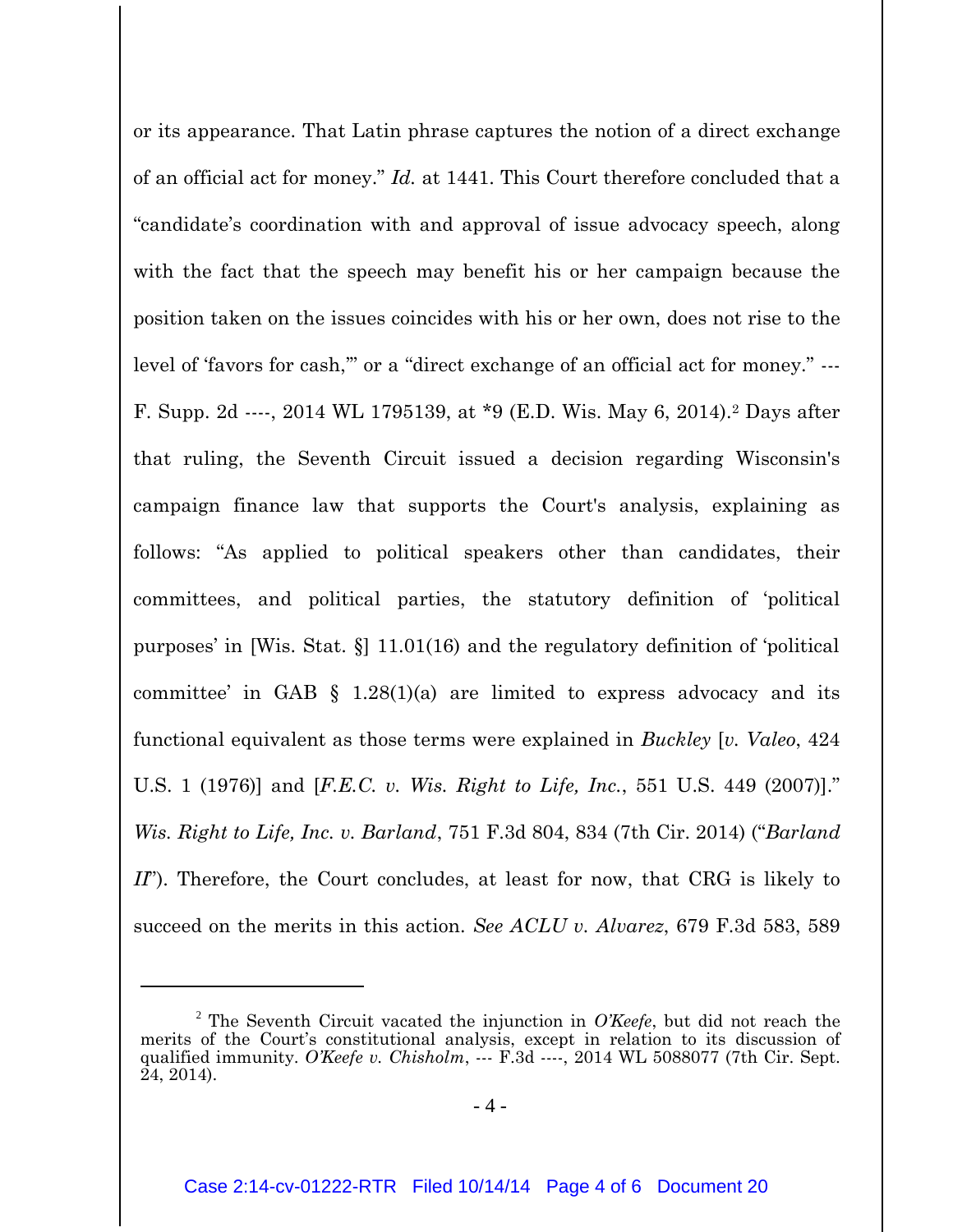(7th Cir. 2012) (explaining that in First Amendment cases, the "likelihood of success on the merits will often be the determining factor" because the "loss of First Amendment freedoms, for even minimal periods of time, unquestionably constitutes irreparable injury").

**NOW, THEREFORE, BASED ON THE FOREGOING, IT IS HEREBY ORDERED THAT** CRG's request for injunctive relief is **GRANTED**. Defendants are prohibited from implementing, enforcing, or giving effect to the definition of "political purposes" found in Wisconsin Statutes § 11.01(16) against communications expenditures, except as applied to expenditures for communications that expressly advocate the election or defeat of a clearly identified candidate or are the functional equivalent of express advocacy as defined in *FEC v. Wisconsin Right to Life, Inc.*, 551 U.S. 449 (2007) ("*WRTL"*). Defendants are prohibited from implementing, enforcing, or giving effect to the restrictions on "coordination" in Wisconsin Statutes  $\S$  11.10(4) and  $\S$  11.06(4)(d) against communications expenditures, except as applied to expenditures for communications that expressly advocate the election or defeat of a clearly identified candidate or are the functional equivalent of express advocacy as defined in *WRTL*. Defendants are prohibited from implementing, enforcing, or giving effect to any other provisions of Wisconsin Statutes Chapter 11 that are triggered by Sections  $11.01(16)$ ,  $11.10(4)$ , or  $11.06(4)(d)$  against communications expenditures,

- 5 -